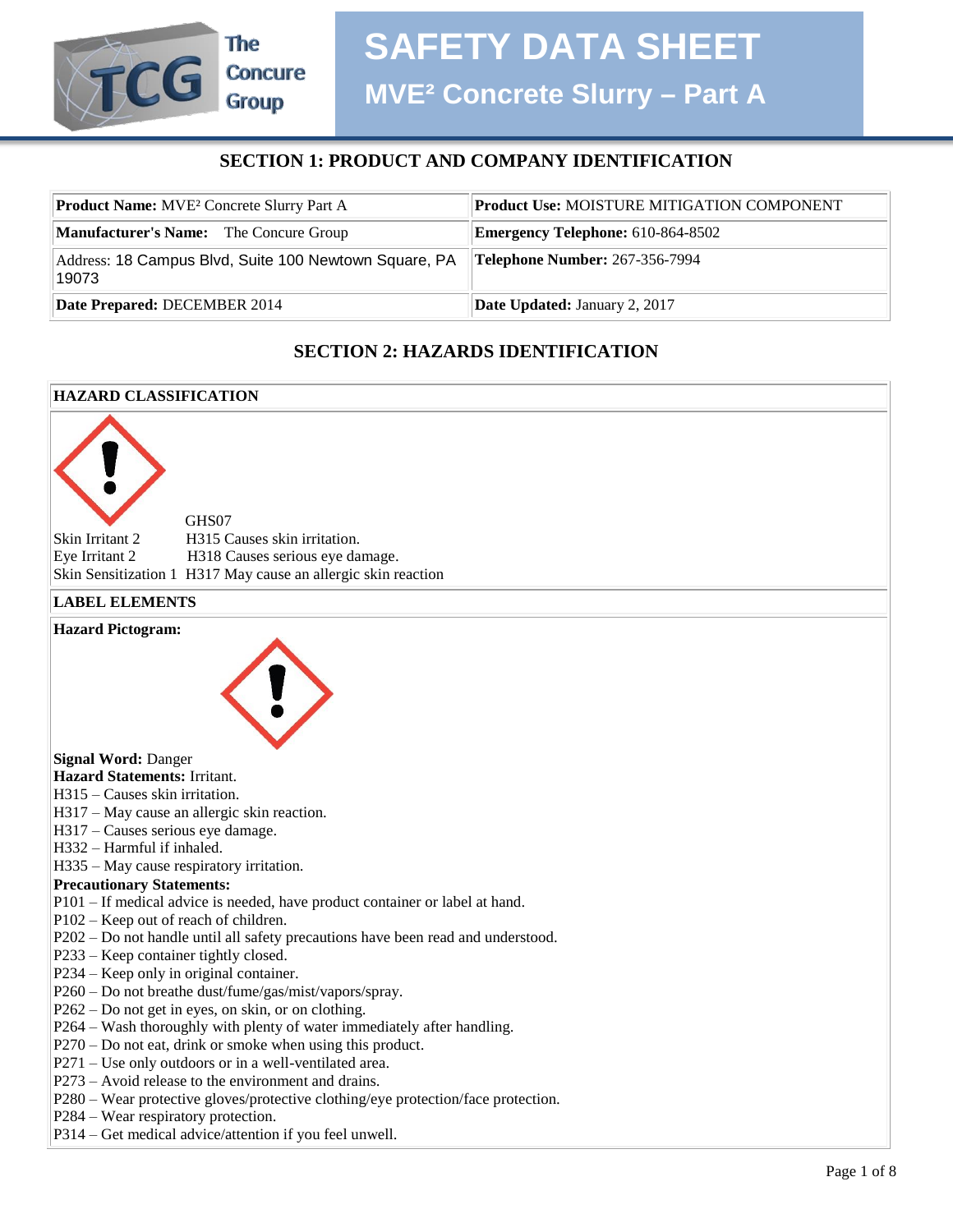

# **SAFETY DATA SHEET**

**MVE² Concrete Slurry – Part A**

P391 – Collect spillage.

P402 + P404 – Store in a dry place. Store in a closed container.

P403 + P233 – Store in a well-ventilated place. Keep container tightly closed.

P405 – Store locked up.

P501 – Dispose of contents and container as hazardous waste in accordance with all local, regional, national and international regulations.

#### **ADDITIONAL INFORMATION**

**Hazards not otherwise classified:** Not applicable.

2.0 % of the mixture consists of ingredient(s) of unknown acute toxicity.

## **SECTION 3: COMPOSITION / INFORMATION ON INGREDIENTS**

| <b>TERIAL OR INGREDIENT</b><br> MAT |           | ѾТ<br>$\frac{6}{6}$ |
|-------------------------------------|-----------|---------------------|
| Aqua Ammonia                        | 1336-21-6 | $-0.1\%$            |

Exact composition percentage/concentration has been withheld as a trade secret in accordance with paragraph (i) of §1910.1200.

## **SECTION 4: FIRST-AID MEASURES**

#### **DESCRIPTION OF THE FIRST AID MEASURE**

P301 + P310 +P330 + P331 – IF SWALLOWED: Rinse mouth. Do NOT induce vomiting. Immediately call a POISON CENTER or doctor/physician.

P302 + P352 + P361 – IF ON SKIN: Wash with plenty of soap and water. If skin irritation or rash occurs: Get immediate medical advice/attention.

P304 + P311 + P340 + P341 + P342 – IF INHALED: Remove victim to fresh air and keep at rest in a position comfortable for breathing. If breathing is difficult, remove victim to fresh air and keep at rest in a position comfortable for breathing. If experiencing respiratory symptoms: Call a POISON CENTER or doctor/physician.

P305 + P313 + P337 + P338 + P351 – IF IN EYES: Rinse cautiously with water for several minutes. Remove contact lenses, if present and easy to do. Continue rinsing. If eye irritation persists: Get medical advice/attention.

P306 + P360 – IF ON CLOTHING: Immediately rinse contaminated clothing and skin with plenty of water before removing clothes. P314 – Get medical advice/attention if you feel unwell.

#### **IMPORTANT SYMPTOMS AND EFFECTS, BOTH ACUTE AND DELAYED**

**Eye:** May cause moderate eye irritation.

**Skin:** Brief contact may cause moderate skin irritation with local redness. Prolonged skin contact is unlikely to result in absorption of harmful amounts. Has caused allergic skin reactions in humans.

**Inhalation:** At room temperature, exposure to vapor is minimal due to low volatility. Vapor from heated material, mist or aerosols may cause respiratory irritation.

**Ingestion:** Very low toxicity if swallowed. Harmful effects not anticipated from swallowing small amounts.

**Chronic Health Hazard:** This product contains no listed carcinogens according to IARC, ACGIH, NTP and/or OSHA in concentrations of 0.1 percent or greater.

#### **INDICATION OF IMMEDIATE MEDICAL ATTENTION AND SPECIAL TREATMENTS NEEDED**

**Note to Physicians:** Symptoms may not appear immediately. Corticosteroid cream has been effective in treating skin irritation.

**Specific Treatments:** No specific antidote. Treatment of exposure should be directed at the control of symptoms and the clinical condition of the patient. In case of accident or if you feel unwell, seek medical advice immediately (provide label or SDS).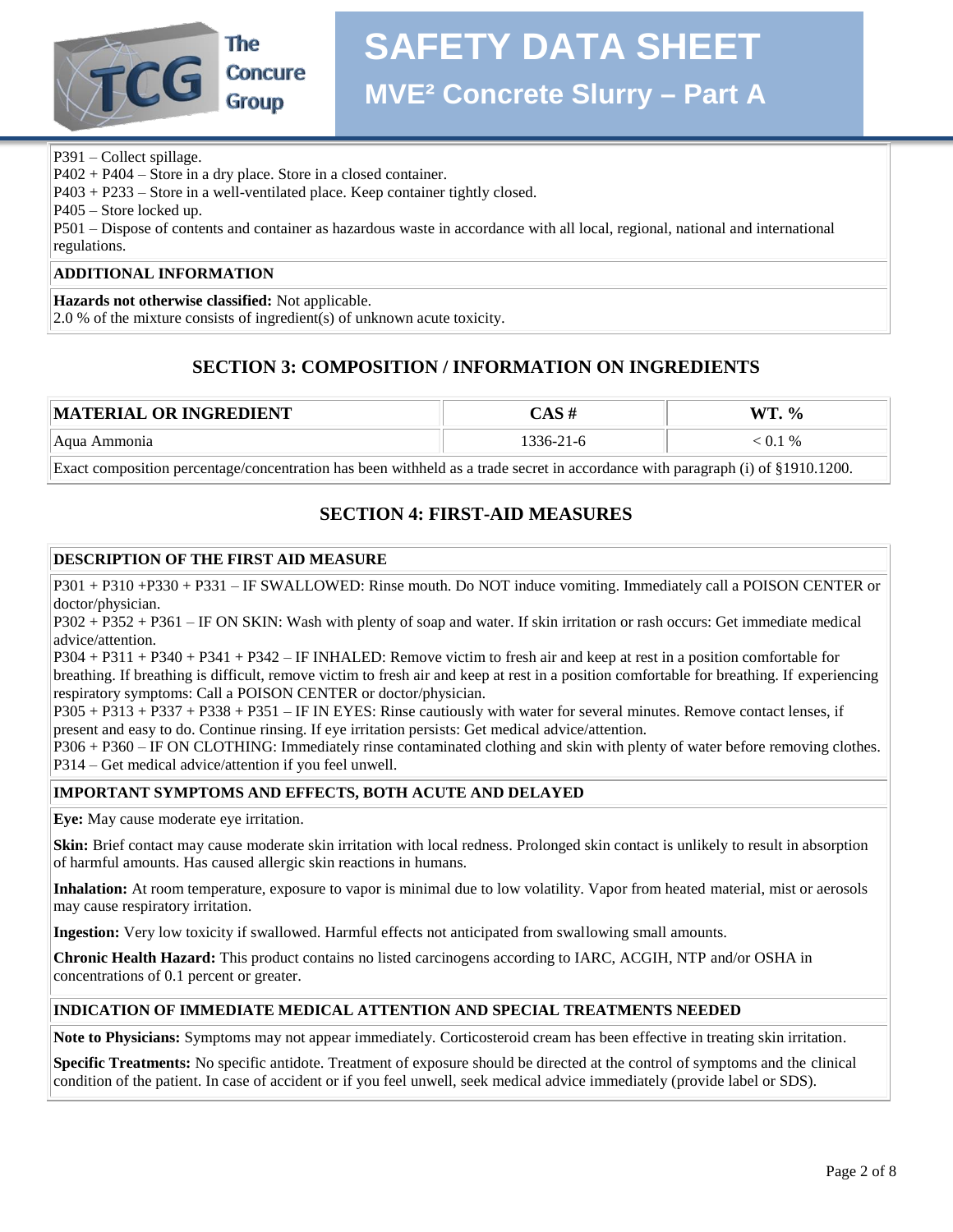**SAFETY DATA SHEET**

**Concure Group** 

The

**MVE² Concrete Slurry – Part A**

## **SECTION 5 – FIRE-FIGHTING MEASURES**

#### **FLAMMABILITY**

**Flammability:** Not flammable by WHMIS/OSHA criteria.

#### **EXTINGUISHING MEDIA**

**Suitable Extinguishing Media:** Use extinguishing media appropriate for the surrounding fire. Water fog or fine spray. Dry chemical fire extinguishers. Carbon dioxide fire extinguishers. Foam.

#### **SPECIAL HAZARDS ARISING FROM THE CHEMICAL**

**Products of Combustion:** During a fire, smoke may contain combustion products of varying composition which may be toxic and/or irritating. Combustion products may include and are not limited to: Styrene monomers. Acrylic monomers. Carbon monoxide. Carbon dioxide. Violent steam generation or eruption may occur upon application of direct water stream to hot liquids.

**Explosion Data:** 

**Sensitivity to Mechanical Impact:** Not available.

**Sensitivity to Static Discharge:** Not available.

#### **SPECIAL PROTECTIVE EQUIPMENT AND PRECAUTIONS FOR FIRE FIGHTERS**

Keep people away. Isolate fire and deny unnecessary entry. Use water spray to cool fire exposed containers and fire affected zone until fire is out and danger of reignition has passed. Fight fire from protected location or safe distance. Contain fire water run-off if possible. Firewater run-off may cause environmental damage.

Wear positive-pressure self-contained breathing apparatus (SCBA) and protective fire fighting clothing (includes fire fighting helmet, coat, trousers, boots, and gloves). Avoid contact with this material during fire fighting operations. If contact is likely, change to full chemical resistant fire fighting clothing with self-contained breathing apparatus. If this is not available, wear full chemical resistant clothing with self-contained breathing apparatus and fight fire from a remote location. For protective equipment in post-fire or non-fire clean-up situations, refer to the relevant sections.

## **SECTION 6: ACCIDENTAL RELEASE MEASURES**

#### **PERSONAL PRECAUTIONS, PROTECTIVE EQUIPMENT AND EMERGENCY PROCEDURES**

Use self-contained breathing apparatus and chemically protective clothing. Wear suitable protective clothing, gloves and eye/face protection. Open enclosed spaces to outside atmosphere. Evacuate personnel to safe areas and do not approach spilled product. If possible, stop flow of product.

#### **METHODS AND MATERIALS FOR CONTAINMENT AND CLEAN - UP**

**Methods for Containment:** Isolate area. Keep unnecessary and unprotected personnel from entering the area. Use appropriate safety equipment. For additional information, refer to Section 8, Exposure Controls and Personal Protection. Prevent from entering into soil, ditches, sewers, waterways and/or groundwater. High pH of this material is harmful to aquatic life.

**Methods for Cleaning-Up:** Contain spilled material if possible. Absorb with materials such as: Sand. Vermiculite. Clay. Natural fiber products. Synthetic fiber products. Remove residual with soap and hot water. Collect in suitable and properly labeled containers. Provide adequate ventilation.

#### **SECTION 7: HANDLING AND STORAGE**

#### **PRECAUTIONS FOR SAFE HANDLING**

**Handling:** Avoid prolonged or repeated contact with skin. Avoid contact with eyes, skin, and clothing. Do not swallow. Do not breathe vapor or mist. Wash thoroughly after handling.

**General Hygiene Advice:** Launder contaminated clothing before reuse. Wash hands before eating, drinking, or smoking.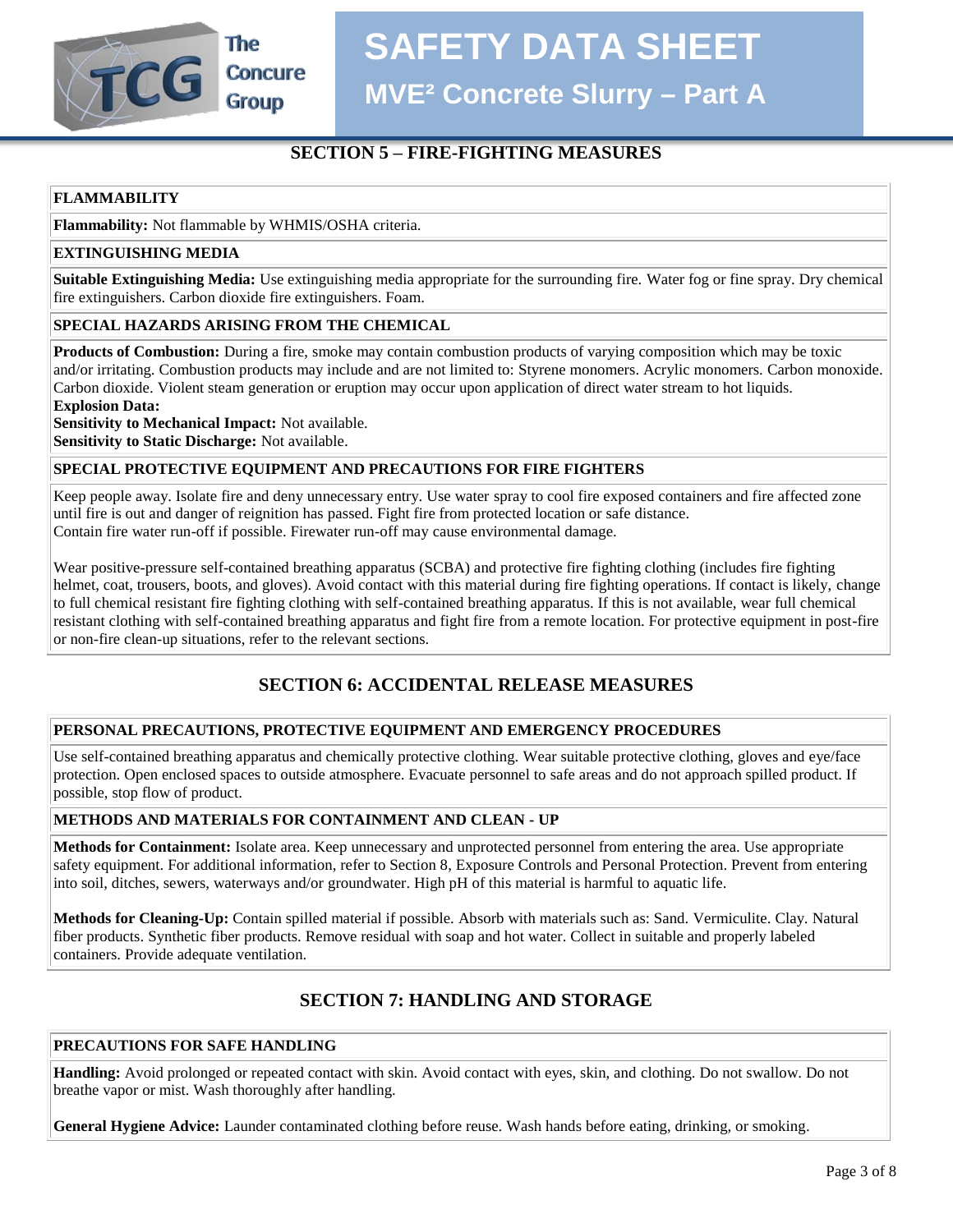

#### **CONDITIONS FOR SAFE STORAGE, INCLUDING ANY INCOMPATIBILITIES**

**Storage:** Keep out of the reach of children. Keep containers tightly closed in a dry, cool and well-ventilated place. Store in air-tight labeled containers. Keep containers closed when not in use. Avoid any dust buildup by frequent cleaning and suitable construction of the storage area. Store in a temperature controlled area between  $10^{0}C(50^{0}F)$  and  $30^{0}C(90^{0}F)$ .

### **SECTION 8: EXPOSURE CONTROLS/PERSONAL PROTECTION**

#### **CONTROL PARAMETERS**

Exposure Guidelines

| Occupational Exposure Limits |                                                     |                           |  |  |
|------------------------------|-----------------------------------------------------|---------------------------|--|--|
| Ingredient                   | <b>OSHA-PEL</b>                                     | <b>ACGIH-TLV</b>          |  |  |
| Aqua Ammonia                 | $35 \text{ mg/m}^3$ TWA<br>$27 \text{ mg/m}^3$ STEL | 25 ppm TWA<br>35 ppm STEL |  |  |

#### **EXPOSURE CONTROLS**

**Engineering Controls:** Use local exhaust ventilation, or other engineering controls to maintain airborne levels below exposure limit requirements or guidelines. If there are no applicable exposure limit requirements or guidelines, general ventilation should be sufficient for most operations. Local exhaust ventilation may be necessary for some operations.

#### **INDIVIDUAL PROTECTIVE MEASURES**

#### **Personal Protective Equipment:**

**Eye/Face Protection:** Wear approved face (face shield) protection or properly fitted splash-proof chemical safety goggles.

**Skin Protection:**

 **Hand Protection:** Wear suitable impervious Neoprene gloves, PVC disposable gloves, or Nitrile rubber gloves.  **Body Protection:** Wear suitable protective clothing.

**Respiratory Protection:** A NIOSH approved Mist Respirator or filtering facepiece. Respirators should be selected by and used under the direction of a trained health and safety professional following OSHA and ANSI requirement standards.

**General Health and Safety Measures:** Handle according to established industrial hygiene and safety practices.

## **SECTION 9: PHYSICAL AND CHEMICAL PROPERTIES**

| Appearance                                     | Liquid                          |
|------------------------------------------------|---------------------------------|
| Color                                          | Milky White / Off-White         |
| Odor                                           | Mild Ammonia Odor               |
| pH                                             | 10 to 12                        |
| <b>Melting Point/Freezing Point</b>            | $1^{0}C(34^{0}F)$               |
| <b>Initial Boiling Point and Boiling Range</b> | $100^{\circ}C(212^{\circ}F)$    |
| <b>Flash Point</b>                             | > 122 °C (Setaflash Closed Cup) |
| <b>Evaporation Rate</b>                        | Not Available                   |
| <b>Flammability</b>                            | Non Flammable                   |
| <b>Lower Flammability/Explosive Limit</b>      | Not Available                   |
| <b>Upper Flammability/Explosive Limit</b>      | Not Available                   |
| <b>Vapor Pressure</b>                          | Not Available                   |
| <b>Vapor Density</b>                           | Not Available                   |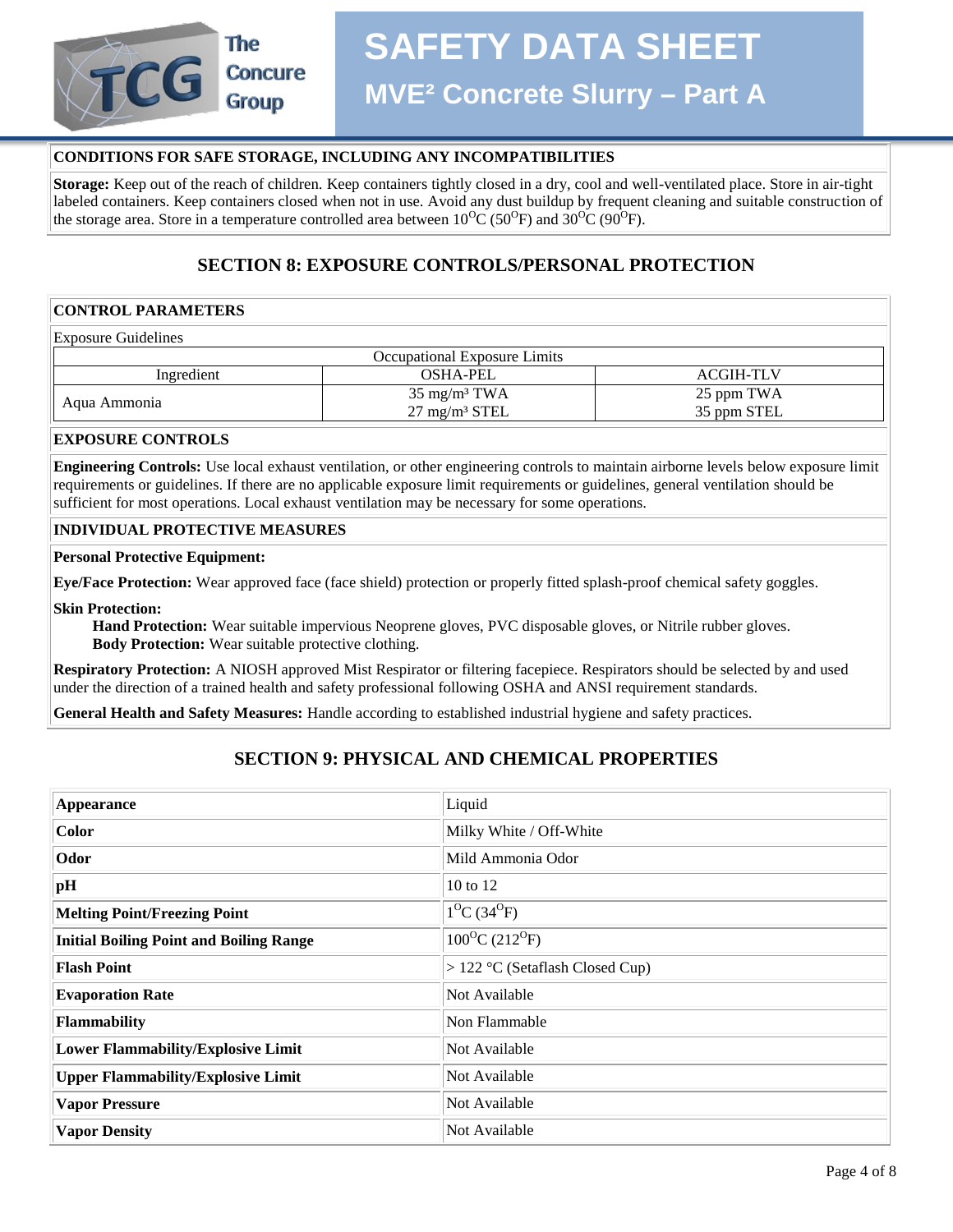## **SAFETY DATA SHEET**

## The **TCG Concure Group**

## **MVE² Concrete Slurry – Part A**

| <b>Relative Density/Specific Gravity</b>      | $1.0 \text{ to } 1.1$ |
|-----------------------------------------------|-----------------------|
| Solubility                                    | Partial               |
| <b>Partition coefficient: n-octanol/water</b> | Not Available         |
| <b>Auto-Ignition Temperature</b>              | Not Available         |
| <b>Decomposition Temperature</b>              | Not Available         |
| <b>Oxidizing Properties</b>                   | N <sub>0</sub>        |
| <b>Explosive Properties</b>                   | N <sub>0</sub>        |

## **SECTION 10: STABILITY AND REACTIVITY**

#### **REACTIVITY**

Stable under normal conditions and conditions of normal use.

#### **CHEMICAL STABILITY**

Stable under normal storage conditions and conditions of normal use.

#### **POSSIBILITY OF HAZARDOUS REACTIONS**

No dangerous reaction known under conditions of normal use. Hazardous polymerization will not occur.

#### **CONDITIONS TO AVOID**

Avoid temperatures above  $177^{\circ}C(350^{\circ}F)$ . Toxic decomposition products may be formed.

#### **INCOMPATIBLE MATERIALS**

Strong oxidizers. Strong mineral acids.

#### **HAZARDOUS DECOMPOSITION PRODUCTS**

May include, and are not limited to: acrylic monomers, oxides of carbon and nitrogen.

## **SECTION 11: TOXICOLOGICAL INFORMATION**

#### **INFORMATION ON TOXICOLOGICAL EFFECTS**

**Likely Routes of Exposure:** Skin contact, skin absorption, eye contact, inhalation, and ingestion.

#### **Symptoms related to physical/chemical/toxicological characteristics:**

**Eye:** May cause serious eye damage. Symptoms may include discomfort or pain, excess blinking and tear production, with marked redness and swelling of the conjunctiva.

**Skin:** Symptoms may include redness, edema, drying, defatting and cracking of the skin. Do not allow continuous, prolonged contact with skin. May cause sensitization by skin contact.

**Inhalation:** May cause respiratory tract irritation.

**Ingestion:** May be harmful if swallowed. May cause stomach distress, nausea or vomiting.

#### **Acute Toxicity:**

| Ingredient                                               |                            | LC50 | LD50                                                                   |  |                     |
|----------------------------------------------------------|----------------------------|------|------------------------------------------------------------------------|--|---------------------|
| Aqua Ammonia                                             | hr. Aerosol 9.85 mg/L, rat |      |                                                                        |  | Oral 350 mg/kg, rat |
| <b>Calculated overall Chemical Acute Toxicity Values</b> |                            |      |                                                                        |  |                     |
| LC50 (inhalation)                                        | $LD50$ (oral)              |      | LD50 (dermal)                                                          |  |                     |
| Not available.                                           | Not available.             |      | Not available.                                                         |  |                     |
| Ingredient                                               |                            |      | <b>Chemical Listed as Carcinogen or</b><br><b>Potential Carcinogen</b> |  |                     |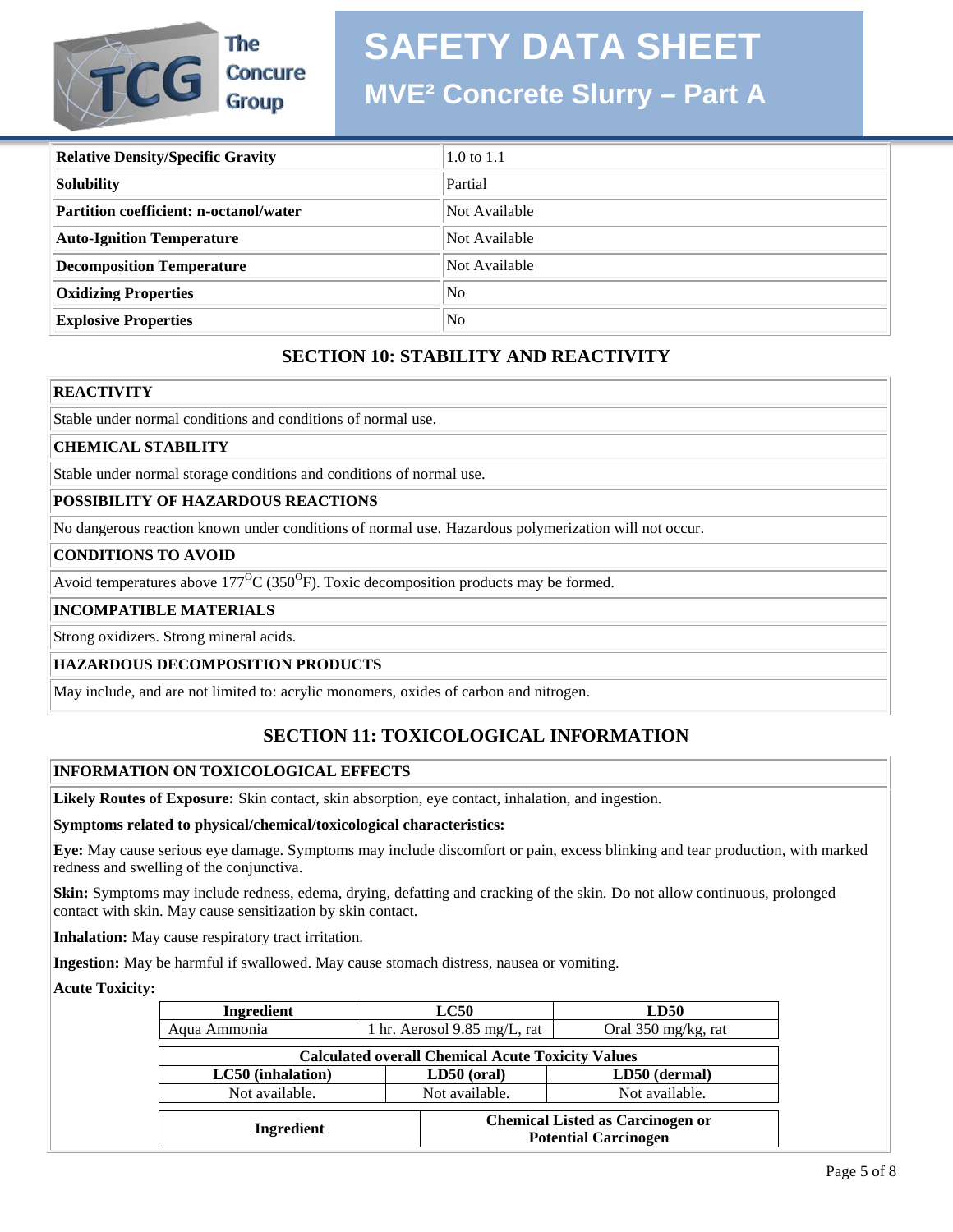

**The Concure** 

## **SAFETY DATA SHEET**

## **MVE² Concrete Slurry – Part A**

|                                        |                                                                                              | (NTP, IARC, OSHA, ACGIH, CP65)*                                              |  |  |  |  |
|----------------------------------------|----------------------------------------------------------------------------------------------|------------------------------------------------------------------------------|--|--|--|--|
|                                        | Aqua Ammonia                                                                                 | Not listed.                                                                  |  |  |  |  |
|                                        | (* See Section 15)                                                                           |                                                                              |  |  |  |  |
|                                        |                                                                                              | DELAYED, IMMEDIATE, AND CHRONIC EFFECTS OF SHORT-TERM AND LONG-TERM EXPOSURE |  |  |  |  |
|                                        | Skin Corrosion/Irritation: May cause skin irritation.                                        |                                                                              |  |  |  |  |
|                                        | Serious Eye Damage/Irritation: May cause serious eye damage.                                 |                                                                              |  |  |  |  |
|                                        | Respiratory Sensitization: Based on available data, the classification criteria are not met. |                                                                              |  |  |  |  |
|                                        | Skin Sensitization: May cause an allergic skin reaction.                                     |                                                                              |  |  |  |  |
|                                        | <b>STOT-Single Exposure:</b> May cause respiratory irritation.                               |                                                                              |  |  |  |  |
|                                        | <b>Chronic Health Effects:</b>                                                               |                                                                              |  |  |  |  |
|                                        | Carcinogenicity: Not hazardous by WHMIS/OSHA criteria.                                       |                                                                              |  |  |  |  |
|                                        | Germ Cell Mutagenicity: Not hazardous by WHMIS/OSHA criteria.                                |                                                                              |  |  |  |  |
| <b>Reproductive Toxicity:</b>          |                                                                                              |                                                                              |  |  |  |  |
|                                        | Developmental: Based on available data, the classification criteria are not met.             |                                                                              |  |  |  |  |
|                                        | Teratogenicity: Not hazardous by WHMIS/OSHA criteria.                                        |                                                                              |  |  |  |  |
|                                        | Embryotoxicity: Not hazardous by WHMIS/OSHA criteria.                                        |                                                                              |  |  |  |  |
|                                        | Fertility: Based on available data, the classification criteria are not met.                 |                                                                              |  |  |  |  |
| STOT-Repeated Exposure: Not available. |                                                                                              |                                                                              |  |  |  |  |
|                                        | Aspiration Hazard: Based on available data, the classification criteria are not met.         |                                                                              |  |  |  |  |
|                                        | Toxicologically Synergistic Materials: Not available.                                        |                                                                              |  |  |  |  |
|                                        | Other Information: Not available.                                                            |                                                                              |  |  |  |  |
|                                        |                                                                                              | <b>SECTION 12: ECOLOGICAL INFORMATION</b>                                    |  |  |  |  |

#### **ECOTOXICITY**

**Acute/Chronic Toxicity:** May cause long-term adverse effects in the aquatic environment.

Toxicity to fish - Components Aqua Ammonia LC50 (96 h): 0.89 mg/l. Toxicity to aquatic invertebrates - Components Aqua Ammonia LC50 (48 h): 101 mg/l.

#### **PERSISTENCE AND DEGRADABILITY**

Not available.

#### **BIOACCUMULATIVE POTENTIAL**

**Bioaccumulation:** Not available.

#### **MOBILITY IN SOIL**

Not available.

#### **OTHER ADVERSE EFFECTS**

Not available.

#### **SECTION 13: DISPOSAL CONSIDERATIONS**

#### **WASTE TREATMENT METHODS**

**Disposal Method:** This material must be disposed of in accordance with all local, state, provincial, and federal regulations. **Other Disposal Recommendations:** Not available

#### **SECTION 14: TRANSPORT INFORMATION**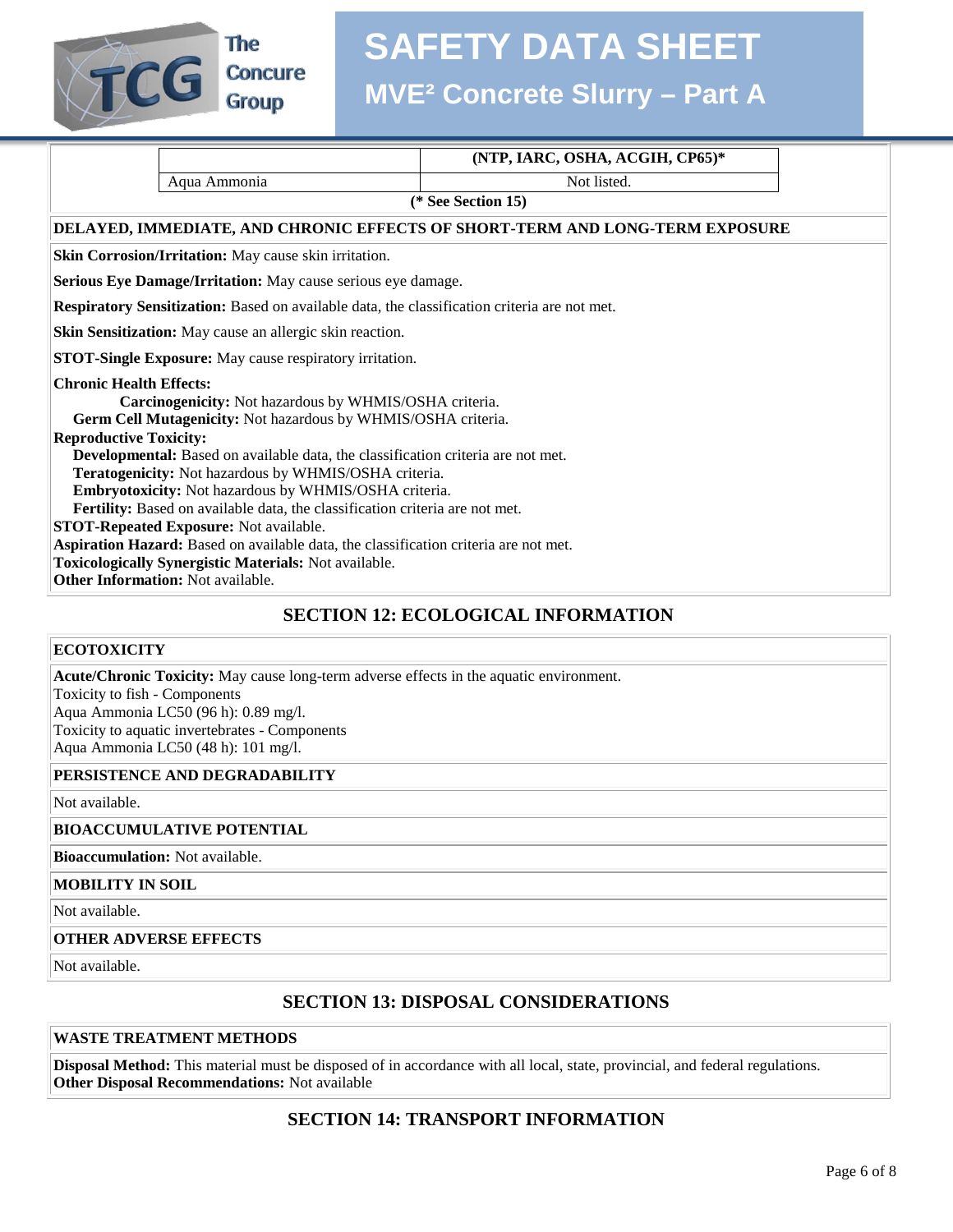

**The Concure Group** 

#### **UN NUMBER**

Not regulated.

#### **UN PROPER SHIPPING NAME**

Not applicable.

#### **TRANSPORT HAZARD CLASS (ES)**

Not applicable.

#### **ENVIRONMENTAL HAZARDS**

Not available.

#### **SPECIAL PRECAUTIONS**

Do not handle until all safety precautions have been read and understood.

### **SECTION 15: REGULATORY INFORMATION**

#### **SAFETY, HEALTH AND ENVIRONMENTAL REGULATIONS/ LEGISLATIONS SPECIFIC FOR THE CHEMICAL**

|  |  |  |  | SDS prepared pursuant to the Hazard Communication Standard (CFR29 1910.1200) HazCom 2012 |  |
|--|--|--|--|------------------------------------------------------------------------------------------|--|
|  |  |  |  |                                                                                          |  |

| <b>SARA Title III</b> |                              |                                                  |                            |                       |  |
|-----------------------|------------------------------|--------------------------------------------------|----------------------------|-----------------------|--|
| Ingredient            | Section 302 (EHS) TPQ<br>$l$ | <b>Section 304 EHS RO</b><br>$\mathbf{q}$ (lbs.) | <b>CERCLA RO</b><br>(lbs.) | <b>Section</b><br>313 |  |
| Agua Ammonia          | None.                        | None.                                            | 1000                       | 1336-21-6             |  |

**California Proposition 65:** This product does not contain chemicals known to the state of California to cause cancer.

#### **WHMIS Classification(s):**

 Class D2A - Chronic Toxic Effects Class D2B - Skin/Eye Irritant

| TSCA:                                                                                                                                                                                                                                                                         |                                                     | <b>WHMIS Hazard Symbols:</b>                                                                                                          |                                                       |
|-------------------------------------------------------------------------------------------------------------------------------------------------------------------------------------------------------------------------------------------------------------------------------|-----------------------------------------------------|---------------------------------------------------------------------------------------------------------------------------------------|-------------------------------------------------------|
| Ingredient                                                                                                                                                                                                                                                                    | <b>USA TSCA LISTED</b>                              |                                                                                                                                       |                                                       |
| Aqua Ammonia                                                                                                                                                                                                                                                                  | Yes.                                                |                                                                                                                                       |                                                       |
|                                                                                                                                                                                                                                                                               |                                                     |                                                                                                                                       |                                                       |
|                                                                                                                                                                                                                                                                               | <b>NFPA National Fire Protection Association</b>    |                                                                                                                                       | <b>HMIS-Hazardous Materials Identification System</b> |
| <b>Health:</b>                                                                                                                                                                                                                                                                | 2                                                   | <b>Health:</b>                                                                                                                        | $2*$                                                  |
| <b>Fire:</b>                                                                                                                                                                                                                                                                  | $\theta$                                            | <b>Fire:</b>                                                                                                                          | $\Omega$                                              |
| <b>Reactivity:</b>                                                                                                                                                                                                                                                            | $\theta$                                            | <b>Reactivity:</b>                                                                                                                    | $\theta$                                              |
|                                                                                                                                                                                                                                                                               | * SOURCE AGENCY CARCINOGEN CLASSIFICATIONS:         | <b>Hazard Rating:</b> $0 = \text{minimal}$ , $1 = \text{slight}$ , $2 = \text{moderate}$ , $3 = \text{severe}$ , $4 = \text{extreme}$ |                                                       |
| <b>CP65</b>                                                                                                                                                                                                                                                                   | <b>California Proposition 65</b>                    |                                                                                                                                       |                                                       |
| OSHA (O)                                                                                                                                                                                                                                                                      | Occupational Safety and Health Administration.      |                                                                                                                                       |                                                       |
| ACGIH(G)<br><b>American Conference of Governmental Industrial Hygienists.</b><br>A1 - Confirmed human carcinogen.<br>A2 - Suspected human carcinogen.<br>A3 - Animal carcinogen.<br>A4 - Not classifiable as a human carcinogen.<br>A5 - Not suspected as a human carcinogen. |                                                     |                                                                                                                                       |                                                       |
| $IARC$ (I)                                                                                                                                                                                                                                                                    | <b>International Agency for Research on Cancer.</b> |                                                                                                                                       |                                                       |